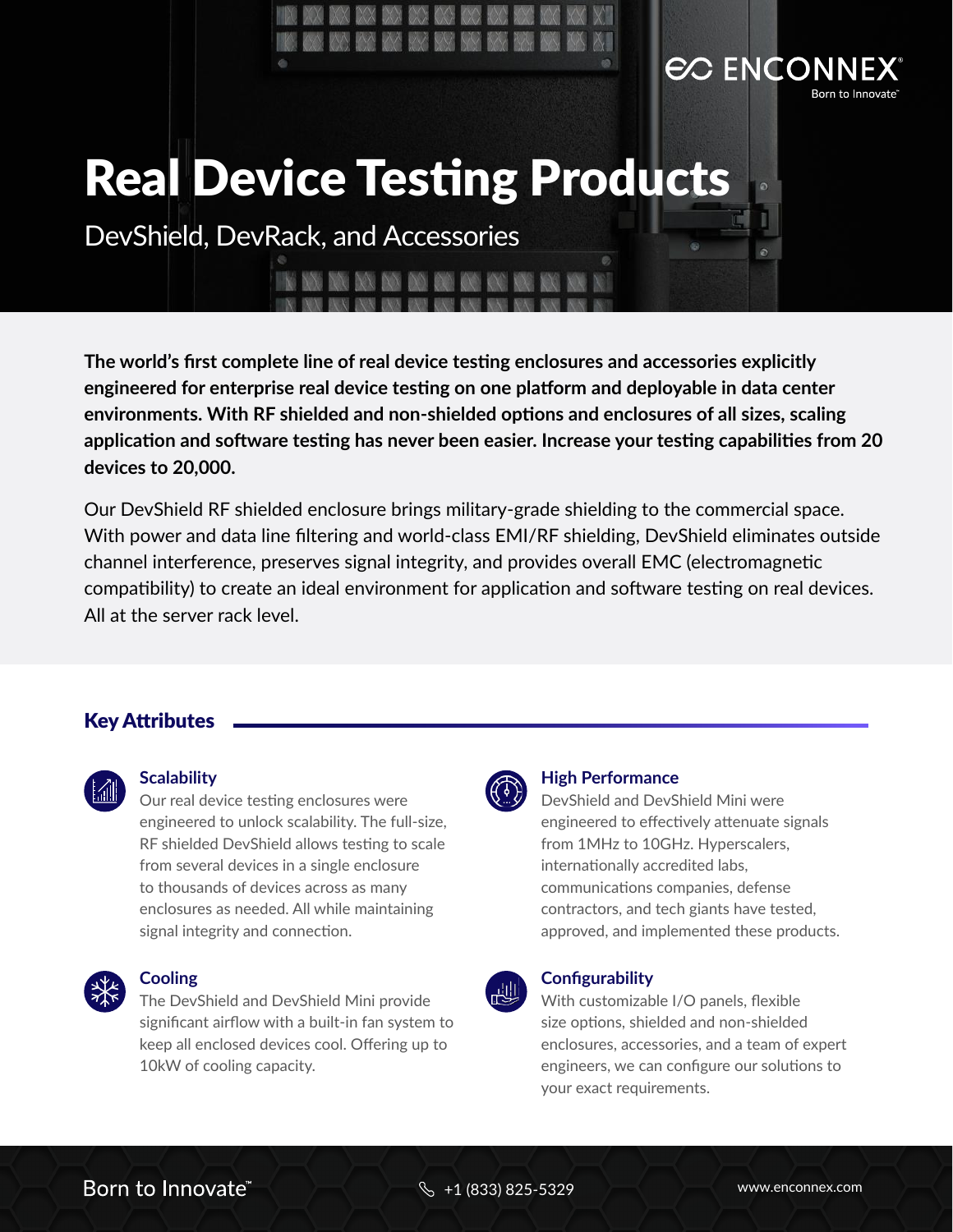#### **Product expertise.**

We have extensive experience in RF shielding technology, providing solutions to and guidance for the world's largest companies, including data centers, hyperscalers, labs, and IT infrastructure companies.

We are the only one-stop shop in the real device testing market for enclosures, airflow solutions, and cable management accessories.

#### **Your real device testing one-stop shop.**

#### **Robust customization options.**

Our enclosures can be customized to your exact specs. Offering customizable I/O panels, a variety of shelves, cable management accessories, size options, airflow and cooling management features, and more.

#### **We understand your challenges.**

# Why Should You Choose Enconnex \_\_\_\_\_\_\_\_\_\_\_ for Your Real Device Testing Needs?

Our real device testing enclosures were purpose-built to solve common real device testing problems such as overloaded bandwidth, channel interference, signal integrity, overheating equipment, slow or failing tests, and device organization.

#### **Compliance and standards.**

Our DevShield cabinets are tested in accordance with IEEE-299, MIL-STD-285, and NSA 94-106. They enable systems to meet standards for SIGINT and emanation security such as MIL-STD-461 and TEMPEST requirements. They are UL 2416 (NWIN) listed to allow for commercial use in high reliability environments.



# What is Real Device Testing?

**Real device testing is the process of testing the functionality of apps, software, or programs on real devices like mobile phones and tablets. Testing is typically conducted across a variety of different operating systems and physical devices. Real device testing is essential because it helps to identify and mitigate any potential issues before they impact the end user. Enconnex real device testing enclosures employ shielding, cooling, and maximize available space for faster and more accurate test results.** 

# Who Needs Real Device Testing? \_\_\_\_\_\_\_\_\_\_

## **Companies who are using 3rd party test labs (real device cloud):**

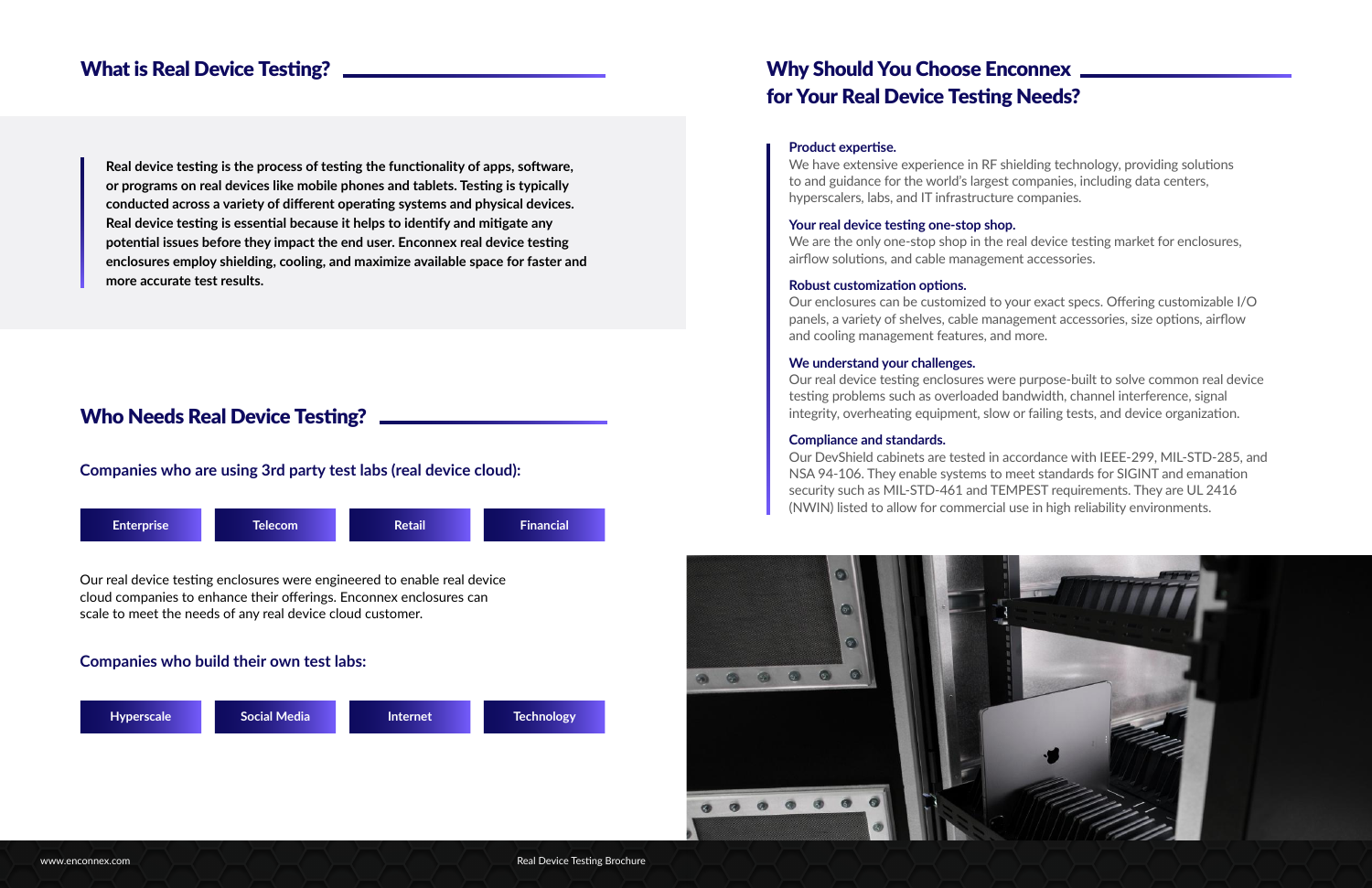# DevShield Mini Enclosures

DevShield Mini enclosures feature lightweight construction and can be be directly mounted onto a 19" 2-post rack, 4-post rack, server cabinet, or be held by an equipment shelf allowing installation in an office, lab, or data center environment. The compact footprint of this enclosure allows for a better fit and more flexibility in high-density test environments. *Various sizes available.*

- > Lightweight, rugged construction
- > Rack mountable to 19" rails
- > Customizable I/O



# What Real Device Testing Products Do We Offer?

# DevShield Mini



**DevShield** *Mini 6U*



**DevShield** *Mini 13U*





- > Lightweight, rugged construction
- > Standard rack footprint
- > 10kW+ of cooling support (DevShield 42U Light offers 2kW+)
- > Customizable I/O
- > Holds up to 400 mobile devices or 40 open laptops

## DevShield Cabinets

The DevShield is a full-size RF shielded cabinet that provides industry-leading, military-grade radio frequency (RF) shielding and line filtering mitigating signals emanating from or interfering with electronics within the enclosure. The only RF shielded enclosure tested, approved, and deployed specifically for center applications.

# What Real Device Testing Products Do We Offer?

# DevShield 42U